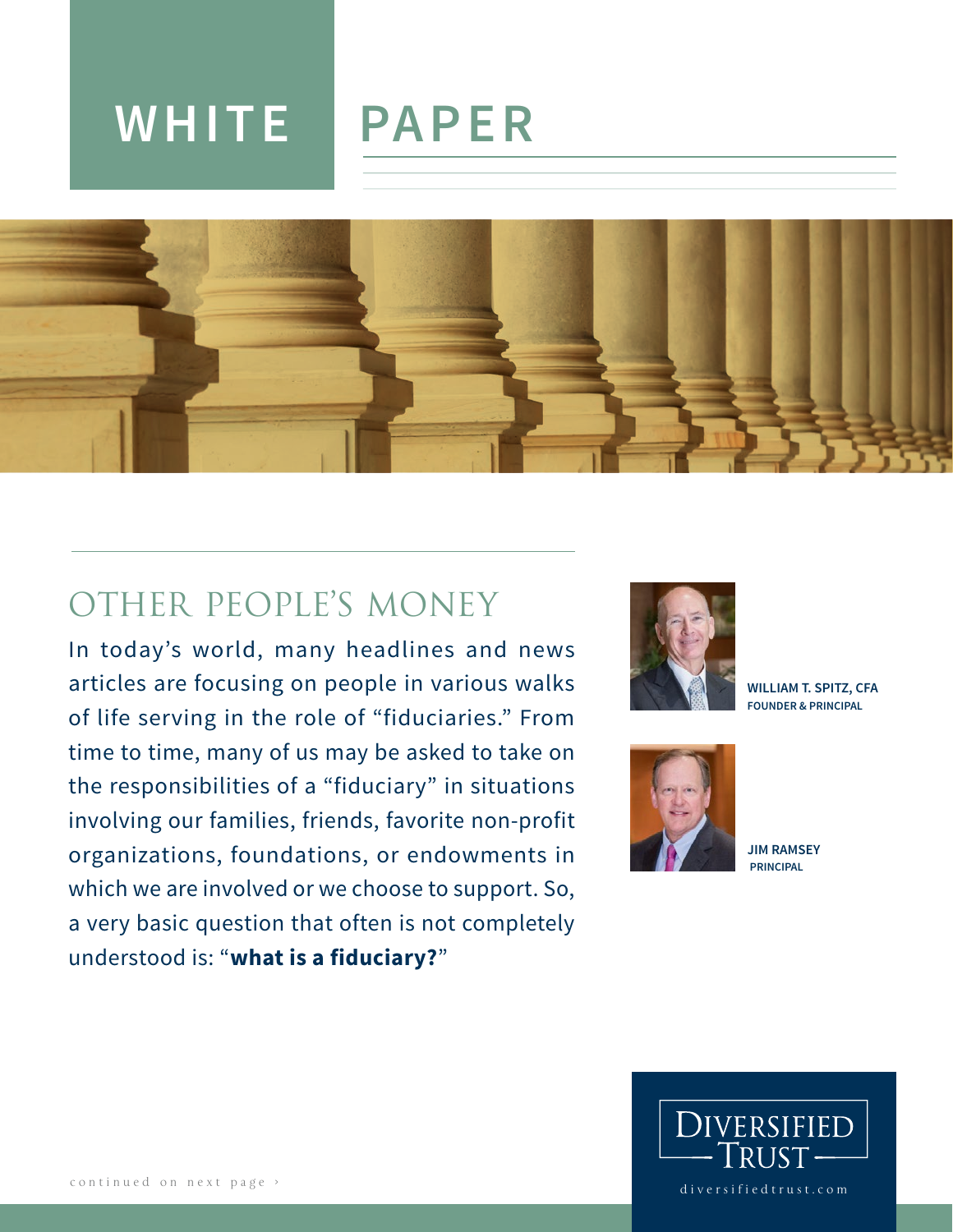Essentially, a fiduciary is a person or organization that owes to another the duties of good faith and trust. The highest legal duty of one party to another, it also involves being bound ethically to act in the other's best interests. A fiduciary might be responsible for general well-being, but often

**DIVERSIFIED** 

it involves finances – managing the assets of another person, or of a group of people, for example. Money managers, bankers, accountants, executors, board members, and corporate officers can all be considered fiduciaries. *Investopedia*

As a trust company, our daily lives revolve around serving as a fiduciary for our clients, so all of our associates are well versed in the duties and responsibilities described in the previous paragraph. But, as we noted above, we are aware that many of our clients also serve in fiduciary roles. Even if not serving as a fiduciary in a legal sense, it can be argued that one has a moral obligation to serve as a good steward for personal or family assets. We therefore thought it might be useful to provide a little education as well as our own perspective on assuming this important responsibility. We will go into more detail shortly, but the requirements of a fiduciary can be summarized in three bullet points:

- **• A fiduciary must act in the best interests of both current and future beneficiaries**
- **• A fiduciary must have the requisite level of knowledge and expertise to fulfill her obligations**
- **• And, a fiduciary must behave prudently while exercising a reasonable level of care.**

First, we provide a primer on legal and moral obligations and then turn to the specifics of serving as a fiduciary for investment assets.

# Overriding Obligations

While it does smack of motherhood and apple pie, the first obligation of a fiduciary is the duty of loyalty and good faith which is the requirement to act solely in the interest of the beneficiary. While this notion is largely self-explanatory, one complicating factor is that there may well be multiple beneficiaries with different needs, and there is the potential conflict between present and future beneficiaries. For example, providing more support to current beneficiaries may diminish the ability of a fund to support future beneficiaries. In those circumstances, a fiduciary must exercise balanced judgment that considers the sometimes conflicting interests of all parties. This duty to act impartially does not mean the fiduciary must treat beneficiaries equally, only that the fiduciary must treat the beneficiaries fairly in light of the different purposes and interests of each.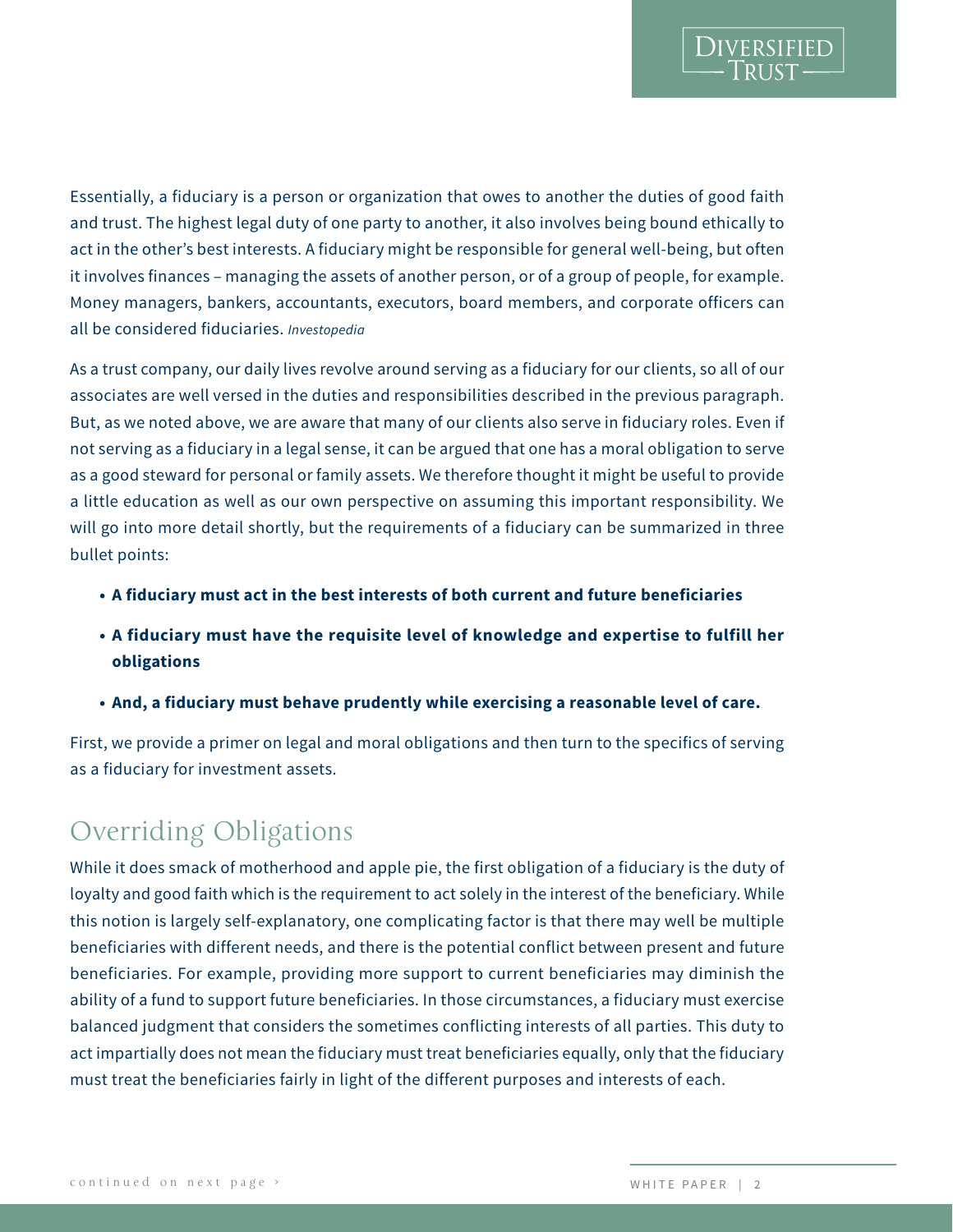What does it mean to act solely in the interest of the beneficiary? Primarily, to the extent possible, the fiduciary must avoid conflicts of interest. This is particularly important for professional fiduciaries who receive compensation for serving in that role. Compensation must be reasonable under the circumstances and the fiduciary cannot otherwise profit personally from the relationship. However, in some instances, it is difficult to totally eliminate conflicts which means the conflicts must be fully disclosed and accepted by the beneficiaries.

The second requirement is the fiduciary must possess the requisite level of knowledge and expertise to fulfill their obligations, which encompasses many areas such as:

- **• An in-depth understanding of the terms and provisions of any legal documents establishing the fiduciary relationship, i.e., a trust document or investment management agreement**
- **• A thorough understanding of the needs and objectives of the beneficiaries**
- **• Significant knowledge with respect to financial matters including investments**
- **• Any special or unique knowledge necessary to manage particular types of assets, such as commercial or residential real estate, partnership interests, private businesses, farms, art, collectibles, and other unique types of property**
- **• Knowledge of related areas such as taxation, trust and estate law, etc.**
- **• Knowledge of applicable laws and regulation**

Historically, the standard applied to fiduciaries was the "prudent person" rule but that has now been supplanted by the "prudent expert."

Finally, the actual decisions of a fiduciary must be "prudent" and characterized by reasonable care and diligence. Of course, prudent behavior is very much in the eyes of the beholder so there are no hard and fast rules as to what is appropriate. And yes, fiduciaries can be subjected to criticism or legal claims in making their decisions so one should never take these responsibilities lightly. But, it is important to realize that everyone in the financial world makes mistakes, so financial decisions are not judged solely as to their outcome but from the standpoint of the knowledge and care on which the decision was based. And, the law provides protection to knowledgeable fiduciaries who exercised the appropriate level of diligence and who avoid conflicts of interests.

**DIVERSIFIED**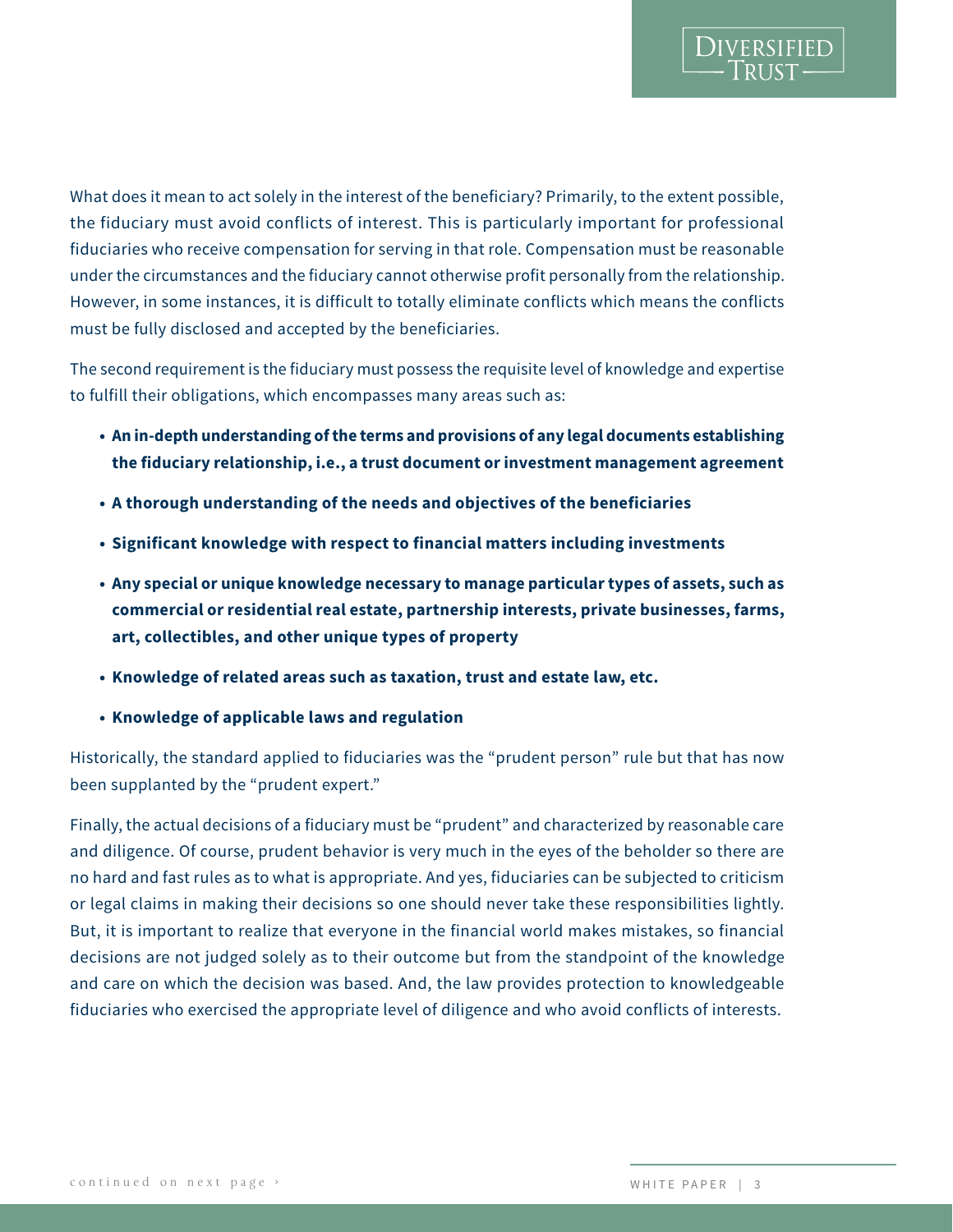### Investment Fiduciaries

For several reasons, we are particularly interested in one category of fiduciaries, namely those involved in managing funds for others. Of course, Diversified Trust serves as Trustee for a variety of clients and we also interact on a daily basis with investment and finance committees of nonprofit organizations such as endowments and foundations. Additionally, many of us serve on these committees as do a number of our individual clients. The previously discussed requirement of an appropriate level of knowledge is particularly relevant here because successful investing requires specialized expertise, organization, discipline, and ongoing diligence. Let's consider the four key steps in managing an investment program as well as the knowledge required to execute each step successfully. These steps are:

- **• Organization**
- **• Formalization**
- **• Implementation**
- **• Ongoing monitoring**

A detailed discussion of each of these steps is way beyond the scope of a single paper, so our objective is to simply provide a basic outline of the responsibilities of investment fiduciaries.

### Organization

Market commentators like to wax eloquent about the "art of investing" and there is indeed art involved. But managing money, particularly other peoples' money, is a process that requires organization and discipline. The first step is to determine the context that will govern every aspect of the investment program and it includes:

- **• Mastering the documents (for example, trust documents) that govern the management of the fund**
- **• Gaining a deep understanding of the needs, objectives, time horizons, and constraints of the beneficiaries**
- **• Determining the appropriate level of risk for the fund**
- **• Gaining an understanding of any relevant laws and regulations that apply to managing investment portfolios**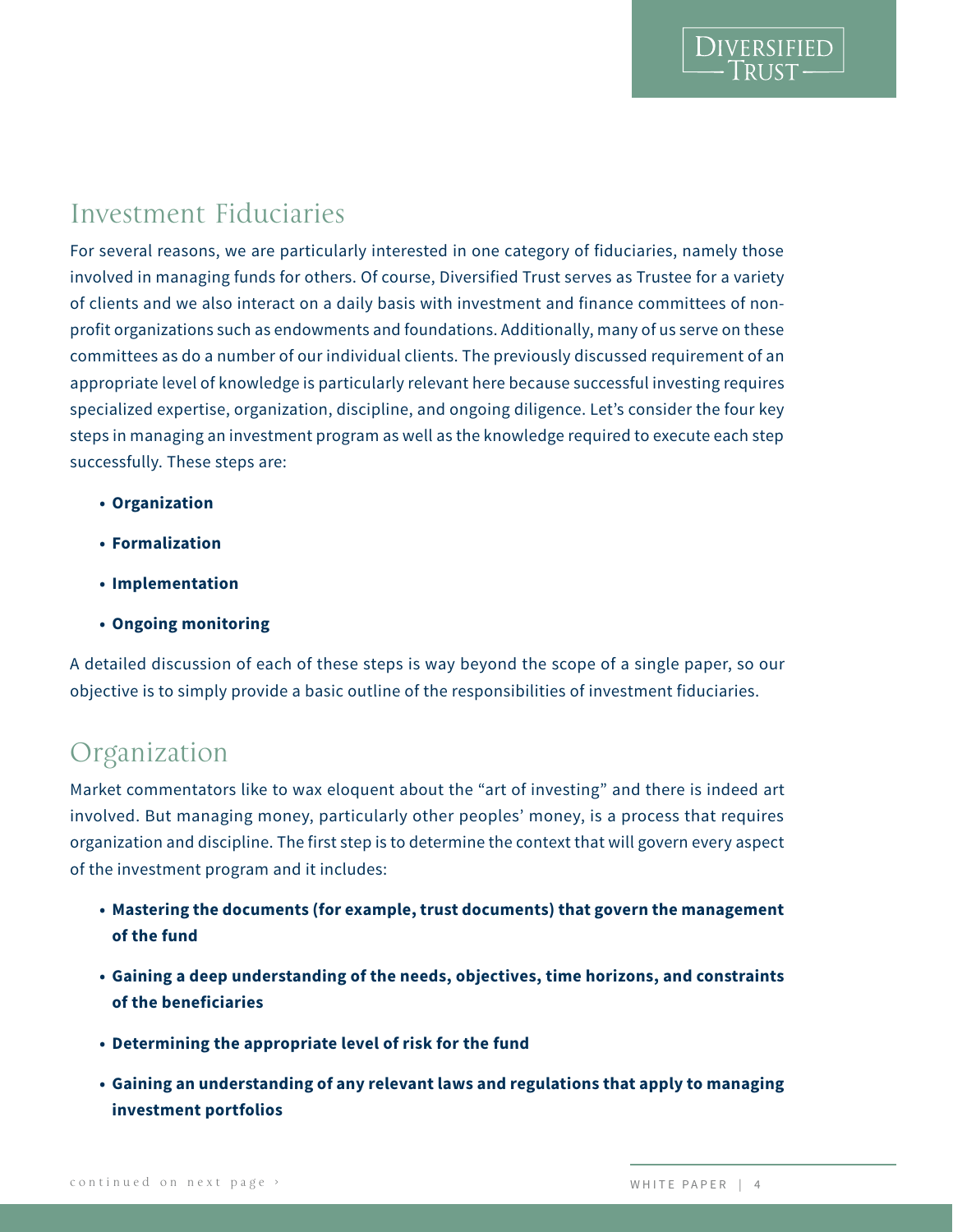- **• Establishing overall investment objectives for the fund with requirements for diversifying portfolios and avoiding concentrated positions or limited investment classes**
- **• Selecting an appropriate spending rate**
- **• Determining a target asset allocation as well as acceptable ranges**
- **• Determining the appropriate organizational structure. Will assets be managed internally or will outside advisors be hired? Should an Outsourced Chief Investment Officer ("OCIO") firm be retained?**

### Formalization

Having created a broad construct for management of the assets, the next step is to codify every aspect of the investment process. This critical step involves:

- **• Creating a formal, written Investment Policy Statement that covers at least the following:**
	- **1. Specific return and risk parameters**
	- **2. Stated time horizon**
	- **3. Any constraints including liquidity, investment restrictions, etc.**
	- **4. Target asset allocation as well as permissible ranges**
	- **5. Performance measurement parameters including appropriate benchmarks**
	- **6. Spending rate**
	- **7. Conflicts of interest**
	- **8. Appropriate levels of reporting and communication**
	- **9. Diversification**
- **• Either in this or a separate document, delineating the roles and responsibilities of all involved parties**
- **• Similarly, formalizing and documenting relationships with outside providers such as custodians, consultants, legal advisers, and so on.**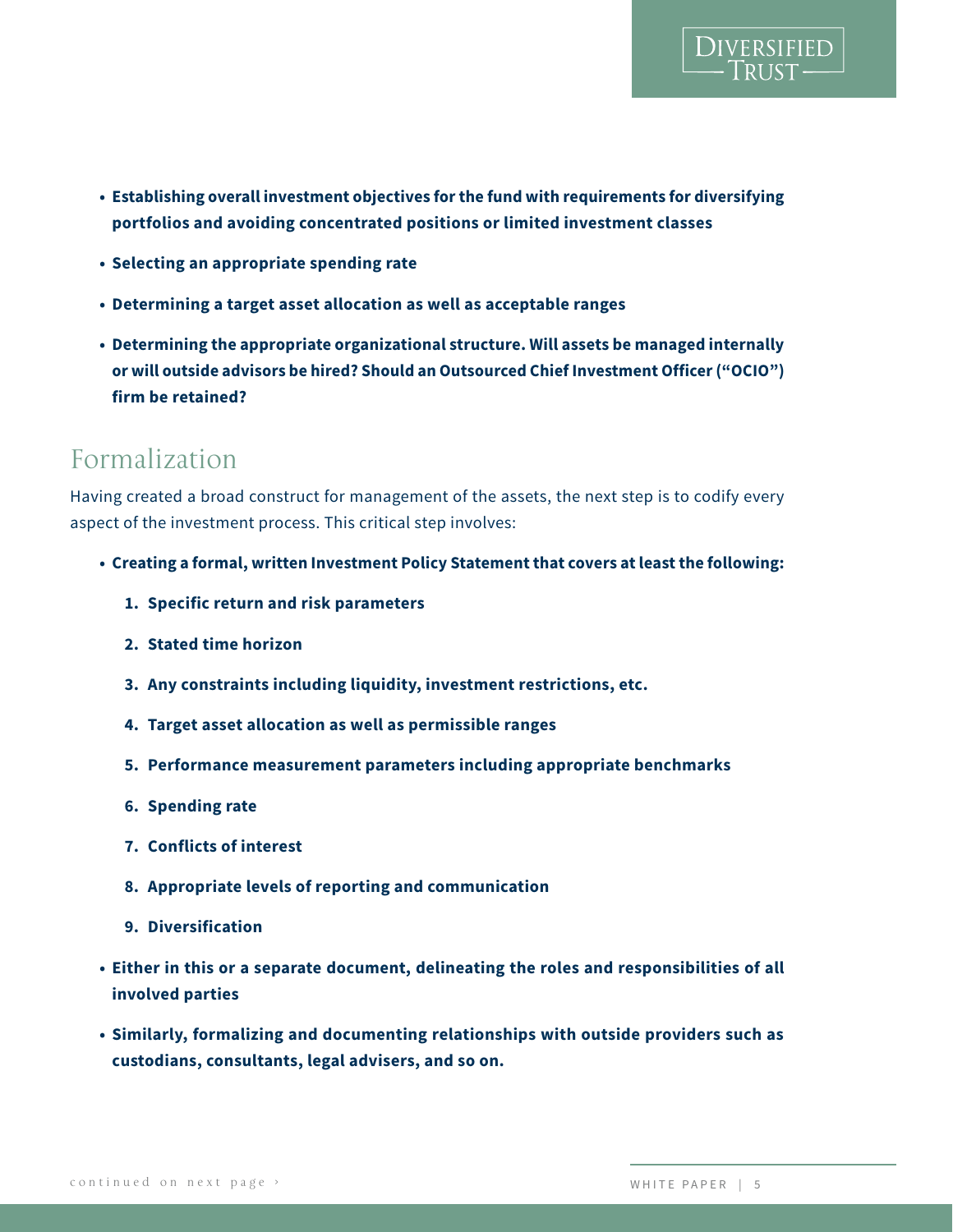### Implementation

Once the overall structure of the investment program is in place, the next step is to actually invest the portfolio, which generally involves selecting investment managers. Manager selection is very much of an art form which requires both specialized expertise and considerable care and duediligence. Many people make manager decisions solely on the basis of historical track records. But, past performance is not very powerful as a predictor of future results which suggests that fiduciaries must consider a variety of other criteria such as the firm's people, investment philosophy, ownership, team dynamics, risk management capability, and operational strength. Given this complexity, fiduciaries should think carefully about whether they have the requisite time and expertise, and if there is any doubt, consider employing outside resources such as consultants or OCIOs.

# Ongoing Monitoring

The fiduciary's job does not end with the investment of the portfolio because there is a significant ongoing responsibility to monitor and evaluate the success of the investment program. Specific tasks include:

- **• Monitoring of adherence to portfolio guideline and restrictions**
- **• Rebalancing**
- **• Performance reporting**
- **• Evaluation of performance and risk-adjusted returns versus stated objectives**
- **• Evaluation of investment managers and other service providers versus market benchmarks and peer group universes**
- **• Evaluation of portfolio fees and expenses**
- **• Qualitative evaluation of service providers. For example, consideration of "people" and organizational issues**

And of course, any of these analyses may result in required action such as changing managers or service providers.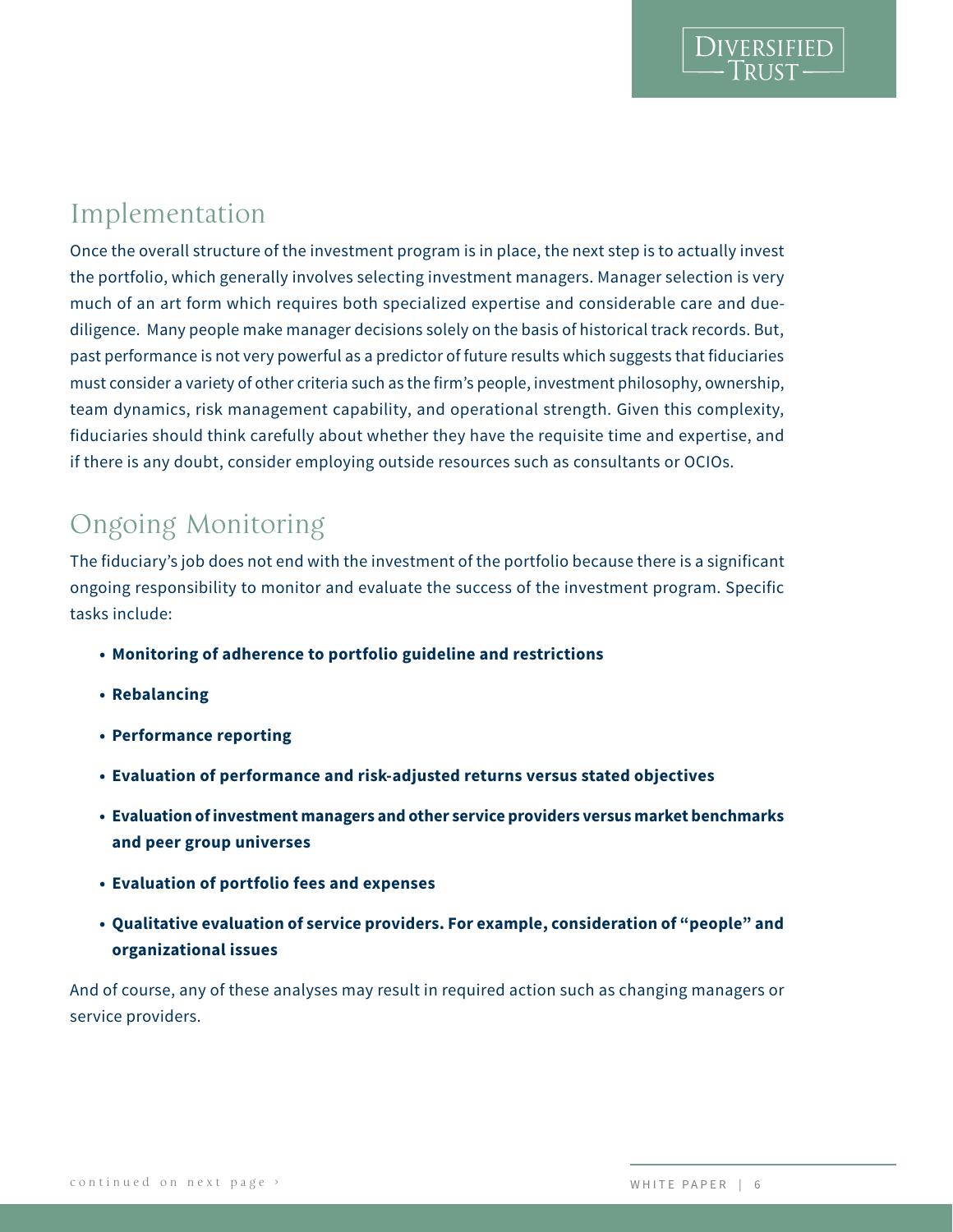DIVERSIFIED

Additionally, many of the steps described in the Organizational and Formalization sections need to be repeated periodically. For example, since the needs of beneficiaries as well as the economic and market environment do change, it is important to re-evaluate the investment objectives of the fund including the prudent spending rate. Given changes in capital markets, the asset allocation targets and ranges need to be revised regularly to reflect changing return forecasts, the creation of new asset classes or investment vehicles, and so on.

# Permanently Restricted Endowment Funds

Fiduciaries for some types of investment portfolios held by nonprofit organizations, endowments or private foundations are faced with even more obligations to consider.

Many states have passed laws<sup>1</sup> that govern the investment of endowment funds or other institutional funds held exclusively for charitable purposes, i.e., permanently restricted donations. Fiduciaries for these types of funds are required to consider the following factors in making investment decisions:

- **• General economic conditions**
- **• Effects of inflation or deflation**
- **• Tax consequences of decisions**
- **• Role that each investment plays within the overall investment portfolio**
- **• Expected total return from income and appreciation of investments**
- **• Other resources of the institution**
- **• The needs of the institution and the fund to make distributions and to preserve capital, and**
- **• An asset's special relationship or special value to the charitable purposes of the institution.**

Fiduciaries are required by law to diversify the investments of these institutional funds and also must use reasonable care in selecting and monitoring investment managers for the funds.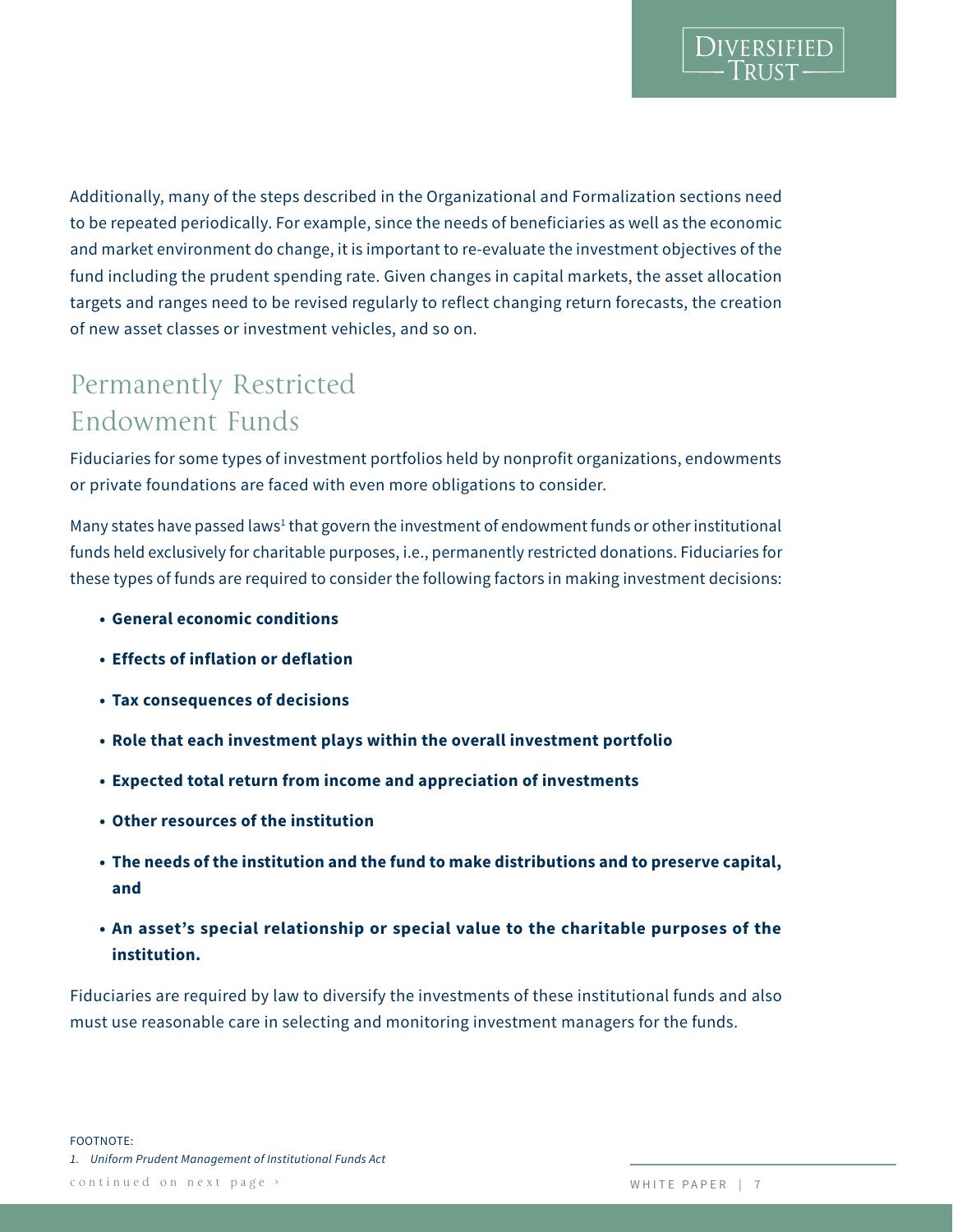In making decisions on whether to spend or accumulate funds of these permanently restricted portfolios, fiduciaries are required to consider:

- **• The duration and preservation of the endowment fund**
- **• The purposes of the institution and the endowment fund**
- **• General economic conditions**
- **• The possible effect of inflation or deflation**
- **• The expected total return from income and appreciation of investments**
- **• Other resources of the institution, and**
- **• The investment policy of the institution.**

Rather than just following best practices as discussed above, fiduciaries must adopt and update written investment policy statements that should outline the goals, objectives, risk-return characteristics, diversification requirements and asset allocations for covered endowment funds.

In many states, fiduciaries are presumed to have acted imprudently and violated their fiduciary duties if they authorize spending of more than 7% of the fair market value of permanently restricted endowment funds so establishing and following spending policies is extremely important for these types of funds.

#### Important Notes AND DISCLOSURES

DIVERSIFIED

This White Paper is being made available for educational purposes only and should not be used for any other purpose. Certain information contained herein concerning economic trends and performance is based on or derived from information provided by independent third-party sources. Diversified Trust Company, Inc. believes that the sources from which such information has been obtained are reliable; however, it cannot guarantee the accuracy of such information and has not independently verified the accuracy or completeness of such information or the assumptions on which such information is based. Opinions expressed in these materials are current only as of the date appearing herein and are subject to change without notice. The information herein is presented for illustration and discussion purposes only and is not intended to be, nor should it be construed as, investment advice or an offer to sell, or a solicitation of an offer to buy securities or any type of description. Nothing in these materials is intended to be tax or legal advice, and clients are urged to consult with their own legal advisors in this regard.